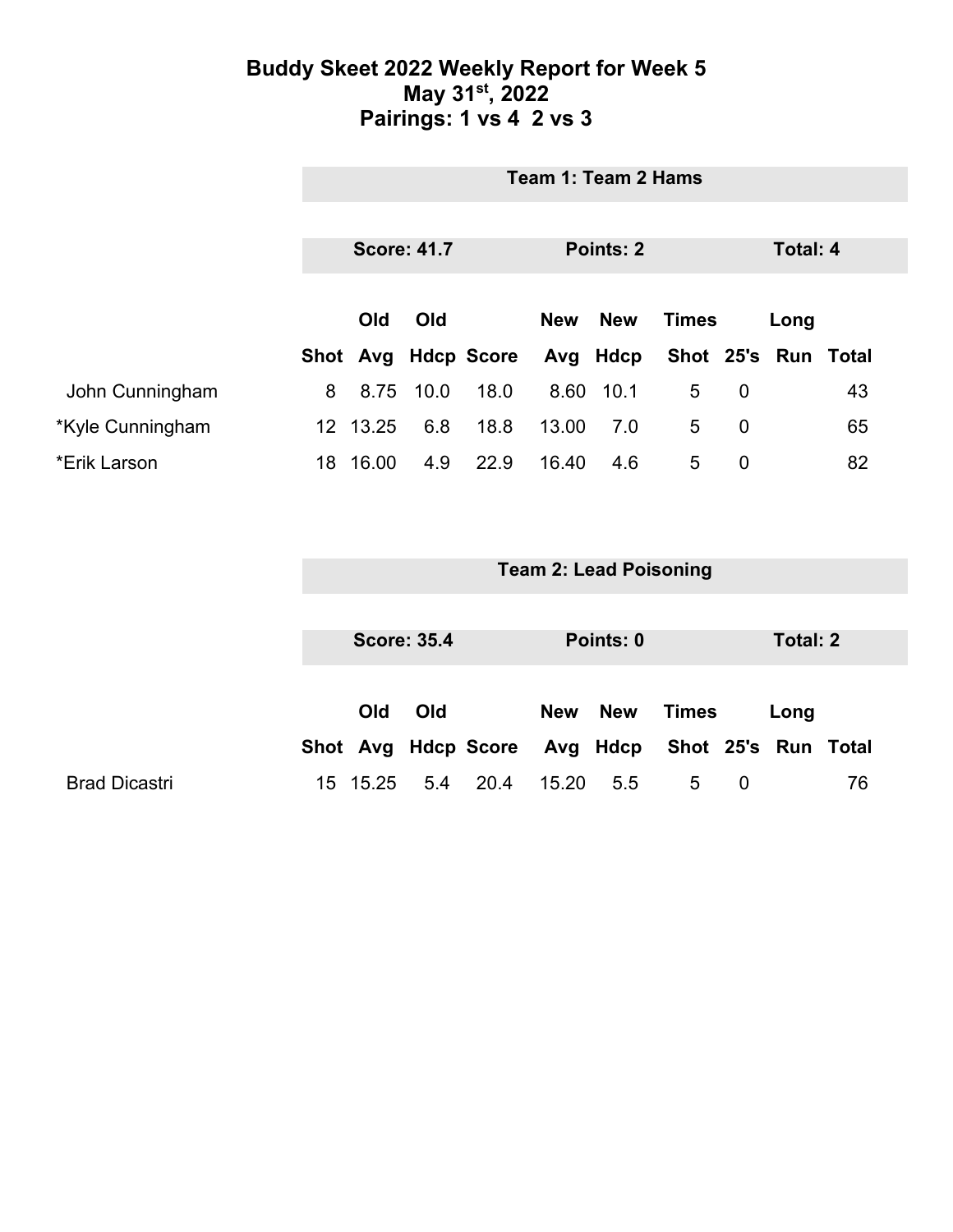### **Buddy Skeet 2022 Weekly Report for Week 5 May 31st, 2022 Pairings: 1 vs 4 2 vs 3**

|                    | <b>Team 3: Class "C" Crushers</b> |                    |     |                                                  |            |     |              |             |           |     |  |
|--------------------|-----------------------------------|--------------------|-----|--------------------------------------------------|------------|-----|--------------|-------------|-----------|-----|--|
|                    |                                   |                    |     |                                                  |            |     |              |             |           |     |  |
|                    |                                   | <b>Score: 45.3</b> |     |                                                  | Points: 2  |     |              |             | Total: 10 |     |  |
|                    |                                   |                    |     |                                                  |            |     |              |             |           |     |  |
|                    | Old<br>Old                        |                    |     |                                                  | <b>New</b> | New | <b>Times</b> |             | Long      |     |  |
|                    |                                   |                    |     | Shot Avg Hdcp Score Avg Hdcp Shot 25's Run Total |            |     |              |             |           |     |  |
| *Dylan Braiedy     |                                   | 22 22.00           | 0.7 | 22.7                                             | 22.00      | 0.7 | 5            | $\mathbf 0$ |           | 110 |  |
| <b>Janie Sands</b> |                                   | 20 19.25           |     | 2.6 22.6                                         | 19.40      | 2.5 | 5            | $\Omega$    |           | 97  |  |

|  |  | Team 4: League average |
|--|--|------------------------|
|--|--|------------------------|

| <b>Score: 40.8</b> |     |                                                  | Points: 0 |               |          |   | Total: 4 |  |  |
|--------------------|-----|--------------------------------------------------|-----------|---------------|----------|---|----------|--|--|
| Old                | Old |                                                  |           | New New Times |          |   | Long     |  |  |
|                    |     | Shot Avg Hdcp Score Avg Hdcp Shot 25's Run Total |           |               |          |   |          |  |  |
|                    |     |                                                  |           |               | $\Omega$ | U |          |  |  |

Super Shooters: None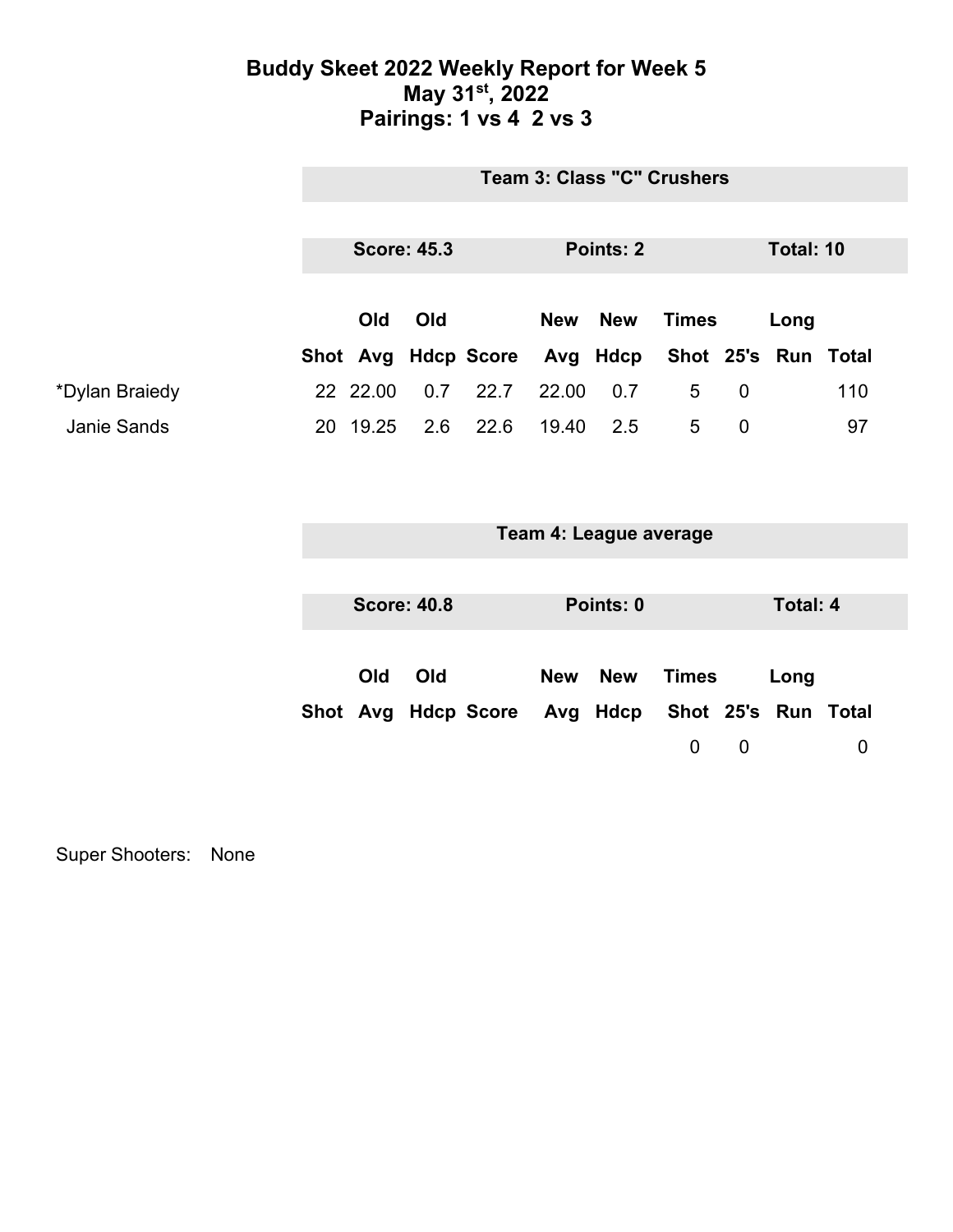## **Buddy Skeet 2022 Weekly Report for Week 5 May 31st, 2022 Pairings: 1 vs 4 2 vs 3**

# **Buddy Skeet 2022 Team Standings through week 5**

| Team 3 Class "C" Crushers    | 10.0 |
|------------------------------|------|
| Team 4 League average        | 4.0  |
| Team 1 Team 2 Hams           | 4.0  |
| <b>Team 2 Lead Poisoning</b> | 2.0  |